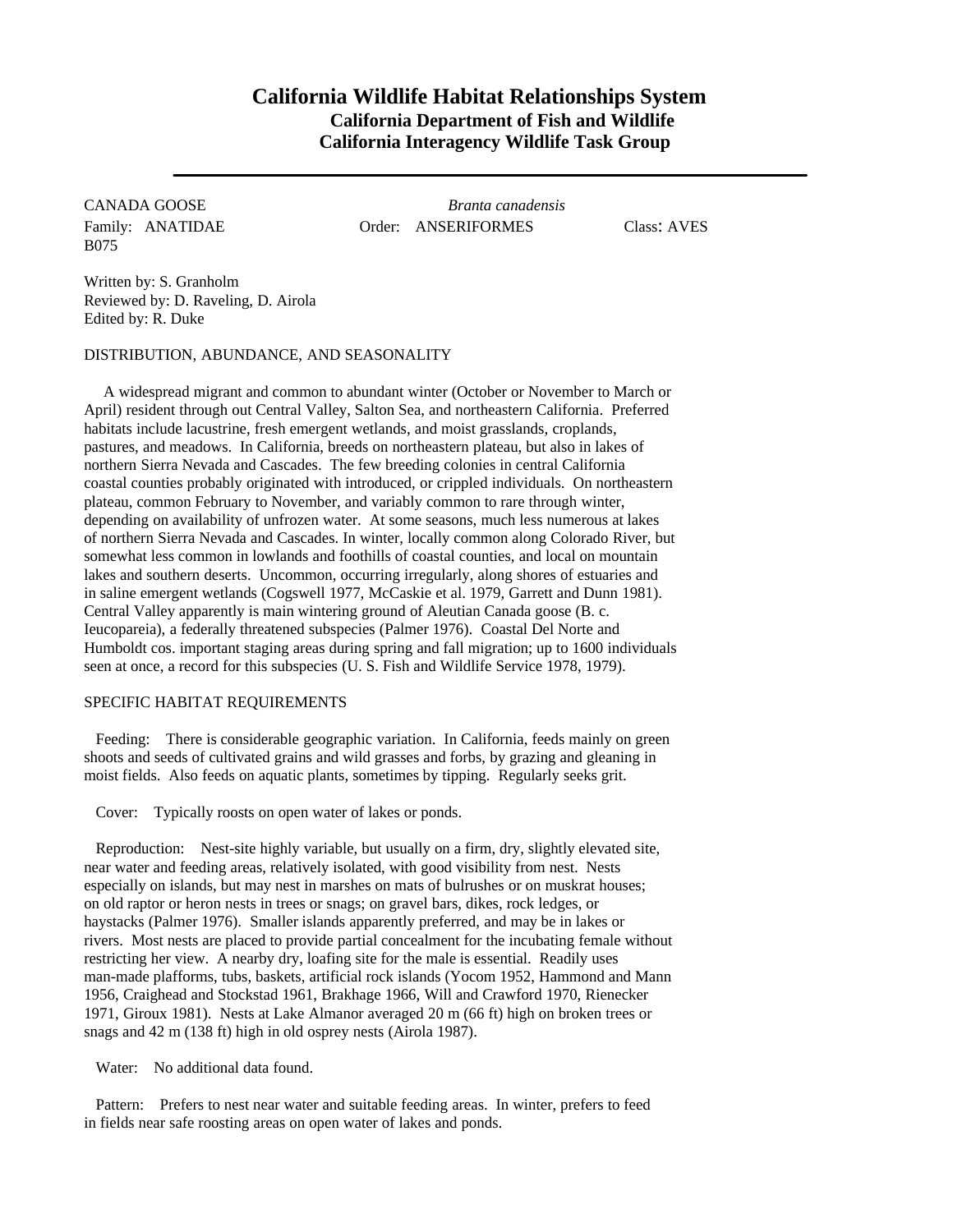## SPECIES LIFE HISTORY

Activity Patterns: Yearlong, mostly diurnal activity, mainly feeding early and late in day. Under hunting pressure, may feed nocturnally (Palmer 1976). Migration is both nocturnal and diurnal.

Seasonal Movements/Migration: Resident year-round in northeastern California, except most of population departs in mid-winter if water freezes. Wintering populations elsewhere in California migrate north and east to breeding grounds in northeastern California, several western states, Canada, and Alaska, and absent May to September.

Home Range: While breeding, usually forages near nest (Palmer 1976), but foraged up to 1.6-8 km (1-5 mi) from nests in Utah and North Carolina (Williams and Sooter 1941, Hammond and Mann 1956). In winter, flocks foraged up to 48 km (30 mi) from roost in Texas (Glazener 1946). In northeastern California, young usually stay near nesting ponds if suitable forage and water remains (Airola 1980), but elsewhere they often move several miles to a rearing area (Palmer 1976). In California, Dow (1943) found nests spaced 2.7-137 m (9-450 ft) apart, and Naylor (1953) found 31 nests on one 0.2 ha (0.5 ac) island.

Territory: Breeding territory used for displays, nesting, loafing, and feeding, and must include a guard site for male.

Reproduction: Nests mainly March to June in northeastern California, and February to June on coastal slope (Cogswell 1977). Monogamous; not a colonial nester; nests are dispersed throughout suitable habitat, but high densities in optimal sites may appear like colonies. In California, 355 clutches averaged 5.1 eggs. For the large and medium-sized subspecies (including B. c. moffitti, the California breeding race), clutch usually 4-6, ranging from 2-9. Single-brooded. Incubation usually 27-28 days in B. c. moffitti. Precocial young are tended by both parents, first fly at 8-9 wk, and remain with parents until following spring. Sometimes reunite with parents after the nesting season. Some breed first at 2 yr, others when older (Palmer 1976).

Niche: Nests lost to predators may be fewer than those to weather and flooding. Important nest predators include coyotes, red foxes, striped skunks, ravens, crows, magpies, and gulls (Johnsgard 1975b). Avian predators less important once goslings have left nest. A large proportion of adults killed each year by hunters (Bellrose 1976). Often forages on grazed areas where new shoots abundant, but overgrazing detrimental to food supply and cover. Competes with osprey for nest sites (Airola 1987).

## REFERENCES

- Airola, D. A., ed. 1980. California wildlife habitat relationships program: Northeast interior Zone. Vol III. Birds. U.S. Dep. Agric., For. Serv., Lassen Natl. For., Susanville. 590pp.
- Airola, D. A. 1987. Nest site competition between ospreys and Canada geese at Lake Almanor, California. Raptor Research 21:121-124.
- Bellrose, F. C. 1976. Ducks, geese, and swans of North America. 2nd ed. Stackpole Books, Harrisburg, PA. 544pp.
- Brakhage, G. K. 1966. Tub nests for Canada gese. J. Wildl. Manage. 30:851-853.
- Cogswell, H. L. 1977. Water birds of California. Univ. California Press, Berkeley. 399pp.
- Craighead, J. J., and D. S. Stockstad. 1961. Evaluating the use of aerial nesting platforms by Canada geese. J. Wildl. Manage. 25:363-372.
- Dow, J. S. 1943. A study of nesting Canada geese in Honey Lake Valley, California. Calif. Fish and Game 29:3-18.
- Garrett, K., and J. Dunn. 1981. Birds of southern California. Los Angeles Audubon Soc. 408pp.
- Giroux, J. F. 1981. Use of artificial islands by nesting waterfowl in southeastern Alberta. J. Wildl. Manage. 45:669-679.